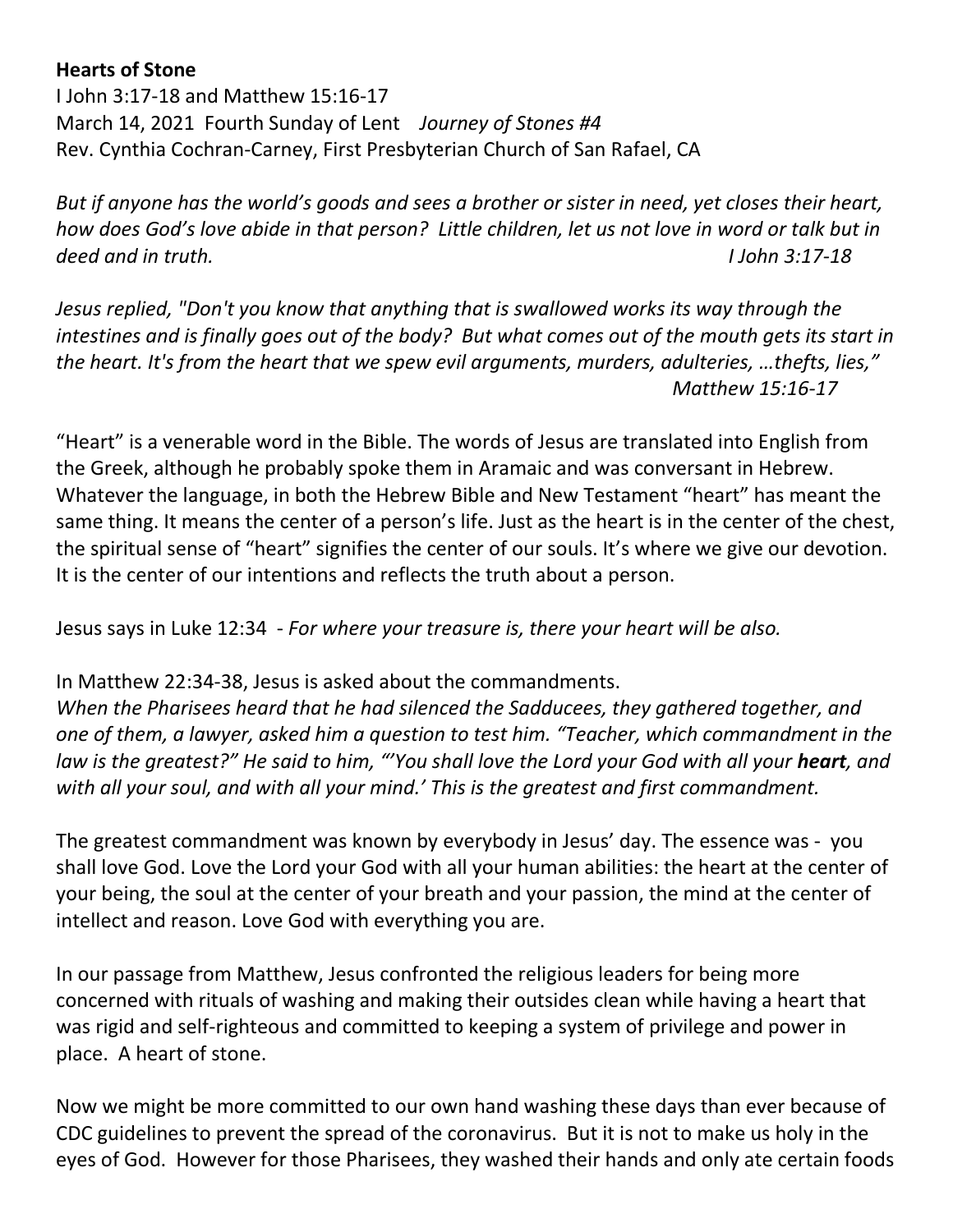as a way to show God they were indeed holy and clean. And yet, Jesus questions what is in their hearts and what words and actions come from their hearts. That is what shows who you truly are – words and actions of love and compassion or words and actions of greed, self righteousness, religious or political power over others.

Let's look at another story about someone with a heart of stone. When Moses was trying to lead the ancient Israelites out of from Egypt, something kept happening. God sent the plagues. It looked like Pharaoh may let the enslaved people go. But then we read in Exodus - *But when Pharaoh saw that there was relief, he hardened his heart and would not listen to Moses and Aaron. (Exodus 7, 8, 9..)* It happened over and over. We all have a propensity toward having our own hearts hardened when challenged to change and let go.

**The word "heart" appears over a 1000 times in the Bible**. Marcus Borg's book, *The Heart of Christianity* talks about the heart as our spiritual center.

"Spirituality is thus for the hatching of the heart. Whatever helps to open our hearts to the reality of the sacred is what we should be engaged in. This awareness leads to an image of the Christian life very different from the one with which I grew up. The Christian life is not about pleasing God the finger-shaker and judge. It is not about believing now or being good now for the sake of heaven later. It is about entering a relationship in the present that begins to change everything now. Spirituality is about this process: the opening of the heart to God who is already here."

I think that is very helpful and important – the hatching of the heart. Here is another image. I think the parable about sower and seeds and soil in one sense is about whether we have open, receptive hearts or stony, closed hearts. The heart at its deepest level, can be turned toward God or away from God, open to God and thus other people or closed to God and others with no growth in the rocky soil.

The work before us is cracking open or hatching or kneading of our heart until it becomes receptive again.

When we live with closed hearts and hearts of stone, we live with a protective shell around us that needs to be broken open. It means letting go of hurts we have sustained over a lifetime; letting go of resentments and grievances; not holding on so tight to our ideologies that it diminishes a potential encounter with someone who holds different perspectives.

Last summer our congregation read and discussed a book by Celtic theologian John Phillip Newell entitled *The Rebirthing of God*. Here is what Newell says about our hearts.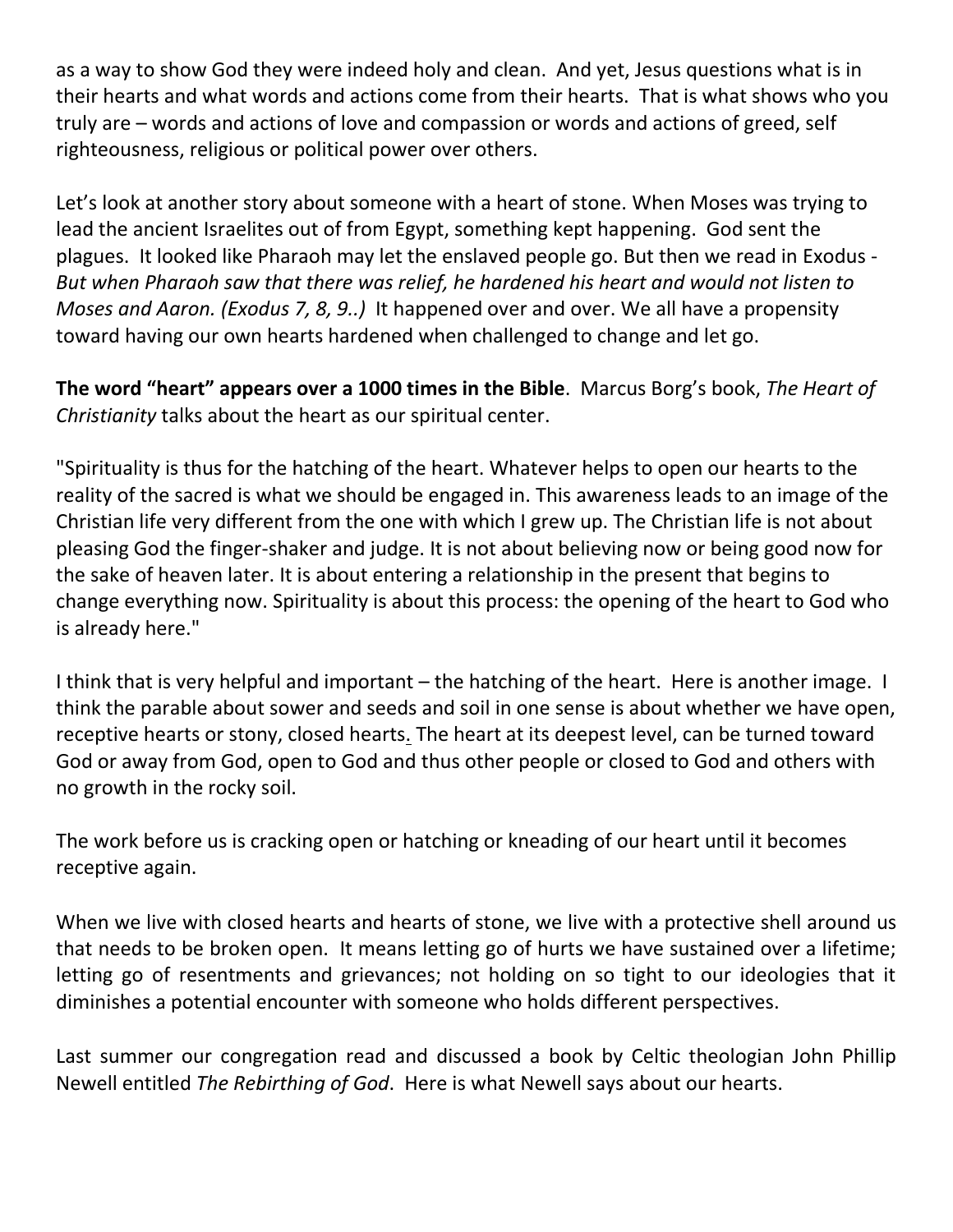*As the heart of divine utterance is the sound or vibration of love. The universe is an expression of love and everything in the universe is essentially a means to love. …… the light in the eyes of every creature – all these are a means to love. I am a means to love, as are you, your children, and your nation. Do we know that? Do we know that this is our sacred role in the world?*

*When we become aware of that what is deepest in the heart of the other is a resonance, a living vibration, of the Sacred – whether that be in a tree or another plant, a wild creature or another human being – we find ourselves wanting to say yes. We find that our heart is drawn toward the heart of the other. If we stay focused on the sacred center of the other, we will be drawn into.. a yes with God, the desire to live in union…with what is deepest in us to what is deepest in the other….* 

*This yes has the power to change our lives. We are no longer confine the other into the fixed categories of race or gender, creed or sexual orientation. The other is set free to be a unique and living expression of the One. …We not only reverence the true heart of the other but also bring the vibration of our own being into harmony with the sacred sounds of theirs.* 

So being in being in harmony with the sacred sound and aware of what is deepest in the heart of the other takes daily practice.

Maybe we start where we are.

What are the moments I notice my heart is closed like stone? What situations? What moments of sadness or righteous anger or exhaustion or fear? Am I like a Pharisee unwilling or unable to see my own blind spots? Am I convinced of my own rightness and truth?

Many are wrestling with realities of white privilege and systemic racism. Some in our congregation are currently reading the book *Caste*. Maybe it feels like our hearts are hardened to these deeper truths. Each of us is looking at our lives, our assumptions.

And yet, I have heard many of you say that over this past year as you have read books and discussed them or participated Black Lives Matter movement or discussed books, there are moments of feeling heart broken. Breaking open of our hearts. Those cracks let the light in. I want my heart to break open.

Anne Lamott has a great quote about this. – "Grace is what makes things work out against all odds. If it were too big, it might sweep away all the bits of knowledge and insight we're granted as we go along. If it were too big, it couldn't get through the almost invisible cracks and holes in our walls, in our stone hearts; it comes in tendrils."

I wonder if we might see ways our hearts have been broken open during the past year. I feel brokenhearted about the death and suffering in our country and world. I don't want to be numb to it. We have been to Covid College and we take our lessons with us.